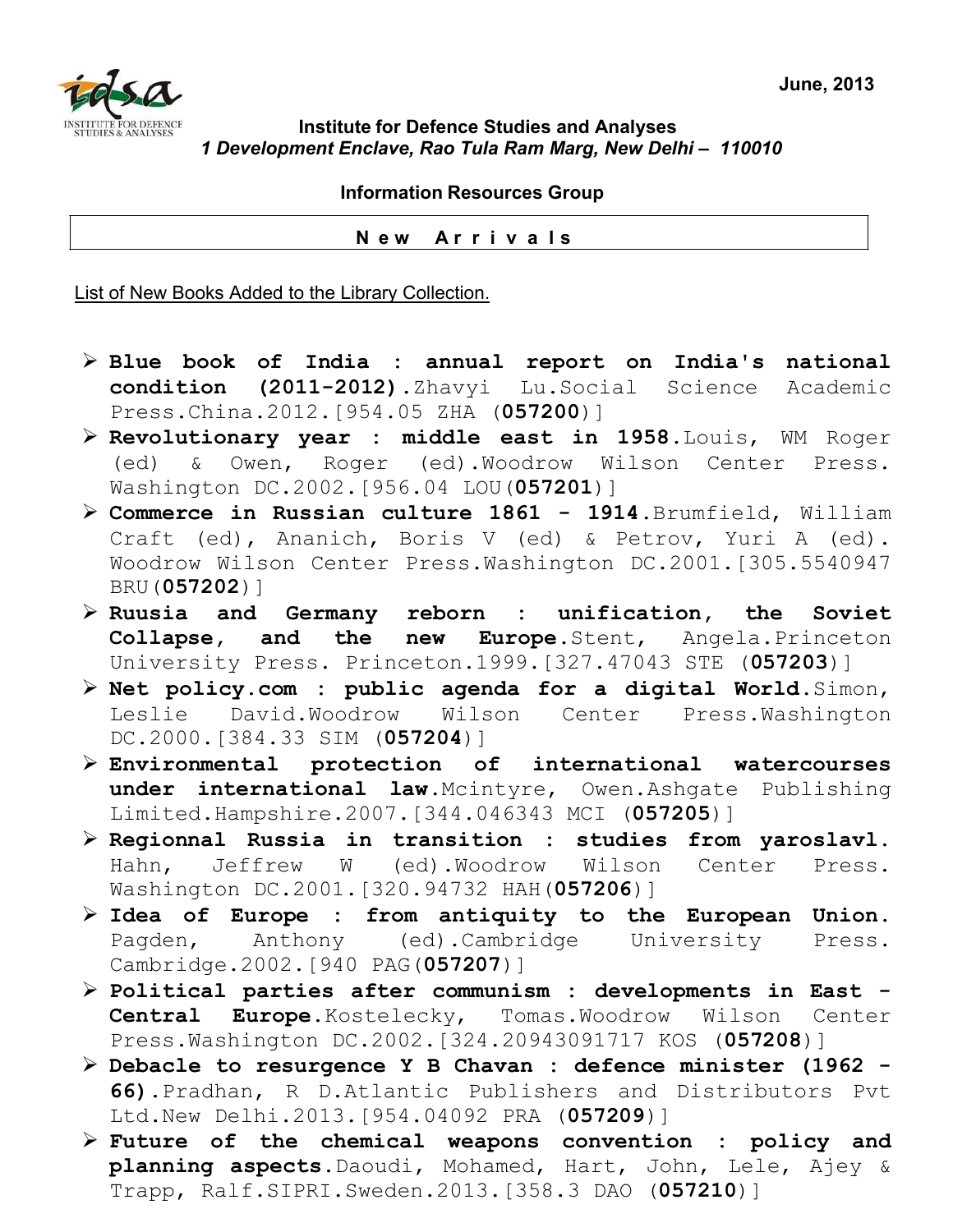- ¾ **First session of national platform for disaster risk reduction**.Ministry of Home Affairs.Ministry of Home Affairs.New Delhi.2013.[363.340954 MIN(**057211**)]
- ¾ **Research on Indian ocean region.(vol.2012/2).**Wang, Rong & Wan, Guanghua.Social science Academic Press.Beijing.2012. [320.91824 WAN (**057212**)]
- ¾ **Research on the Indian Ocean region.(vol. 2012/3).**Wang, Rong & Wan, Guanghua.Social Science Academic Press. Beijing.2012.[320.91824 WAN (**057213**)]
- ¾ **History of the Ottoman empire and modern Turkey : reform, revolution and republic, the rise of modern Turkey, 1808 – 1975.**(vol. II).Shaw, Stanford J & Shaw, Ezel Kural. Cambridge University Press.Cambridge.1977.[949.61 SHA(**057214**)]
- ¾ **India and the European Union in the 21st century**.Jain, Rajendra K (ed).Radiant Publishers.New Delhi.2002. [337.54094 JAI(**057215**)]
- ¾ **Political parties in democracy : role and functions of political parties in the political system of the Federal Republic of Germany.**Thesing, Josef (ed) & Hofmeister, Wilhelm (ed).KAS.Germany.1995.[324.20943 THE (**057216**)]
- ¾ **Energy resources and India's security : 4th TERI KAS international energy dialogue**.Sharma, Devika.Konard Adenauer Stiftung.New delhi.2010.[333.790954 SHA (**057217**)]
- ¾ **20 Years after the fall of the Berlin wall**. Hormeister, Wilhelm (ed).KAS.Singapore.2009[943.087 HOR (**057218)**]
- ¾ **Muse and the minorities : social concerns and creative cohesion.**Cama, Shernaz (ed) & Mathur, Sudhir Chandra (ed).A M Sethna and Tirlochan Singh.New Delhi.1998. [305.800954 CAM(**057219**)]
- ¾ **Parties and democracy : KAS democracy report 2007**.Grabow, Karsten (ed) & Rieck, Christian E (ed).KAS.Berlin.2007. [321.8 GRA(**057220**)]
- ¾ **Economic and social order of the federal republic of**  Germany.Lampert, Heinz.KAS.Germany.1993.[338.943 LAM (**057221**)]
- ¾ **Rabindranath Tagore and Germany**.Rothermund, Dietmar, Lambah, Satinder Kumar & Kampchen, Martin.Allied Publishers Pvt Ltd.New Delhi.2011.[914.3 ROT (**057222**)]
- ¾ **Social security in social market economy : conceptual foundations and procedural principles.**Lachmann, Werner (ed) & Rosner, Hans Jurgen (ed). KAS.Germany.1995.[362.943 LAC(**057223**)]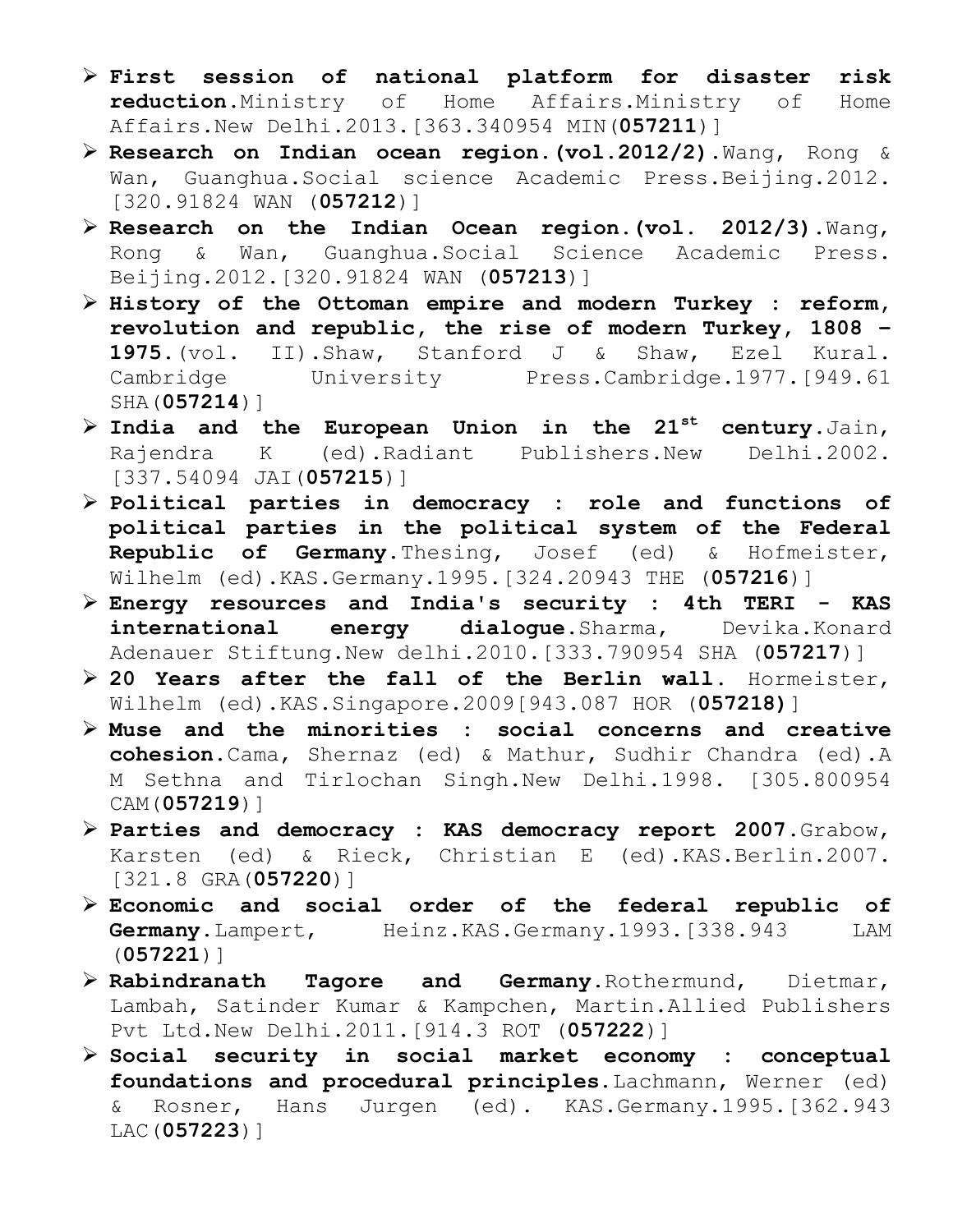- ¾ **India and Europe in the new millennium**.Jain, Rajendra K (ed).Radiant Publishers. New Delhi.2000.[327.4054 JAI(**057224**)]
- ¾ **SAARC : towards greater connectivity**.Banerjee, Dipankar(ed) & Manoharan N (ed).KAS.New Delhi.2008.[337.54 BAN(**057225**)]
- ¾ **Environmental protection as an element of order policy**. Thesing, Josef (ed) & Hofmeister, Wilhelm (ed).KAS. Germany.1996.[363.7 THE (**057226**)]
- ¾ **Emergency : Lessons from the past,lessons for the future.** Konard Adenauer Stiftung.Statesman Print Journalism School.Kolkata.2009.[954 KON (**057227**)]
- ¾ **Society, politics and the voluntary sector**.Mehra, Ajay K (ed), Singh, Anil K (ed) & Kueck, Gert W (ed).VANI.New Delhi.2003.[361.37 MEH (**057228**)]
- ¾ **Radical islam and democracy : Indian and Southeast Asian experiences**.Chandran, D Suba (ed) & Huria, Sonali (ed). KAS.New Delhi.2009.[322.420954 CHA(**057229**)]
- ¾ **Financial control in a democracy.Thesing**, Josef (ed) & Hofmeister, Wilhelm (ed).KAS.Germany.1995.[343.43 THE(**057230**)]
- ¾ **Indo German dialogue : quest for international peace and security.**Bhaskar,C Uday(ed).IDSA.New Delhi.1997.[327.54043 BHA(**057231**)]
- ¾ **Konard Adenauer.**Gotto, Klaus.KAS.Aktuell.1994.[943.0870924 GOT (**057232**)]
- ¾ **Educational regimes in contemporary India**. Chopra, Radhika (ed) & Jeffery, Patricia (ed).Chopra, Radhika (ed) & Jeffery, Patricia (ed).SAGE Publication.New Delhi.2005. [370.954 CHO(**057233**)]
- ¾ **Ageing and politics : consequences for Asia and Europe**. Hofmeister, Wilhelm (ed).KAS.Singapore.2010.[320 HOF(**057234**)]
- ¾ **European Union in a changing world.**Jain, Rajendra K (ed). Radiant Publishers.NewDelhi.2002.[320.94 JAI(**057235**)]
- ¾ **National identity and regional cooperation : experiences of European integration and South Asian perceptions**. Chopra, H S (ed), Frank, Robert (ed) & Schroder, Jurgen(ed).New Delhi.Manohar Publishers.1999.[305.800954 CHO(**057236**)]
- ¾ **Indo German dialogue : dynamics of the future international order**.IDSA.New Delhi.2001.[327.54043 BHA(**057237**)]
- ¾ **Towards a green economy : in search of sustainable energy policies for the future**.Hezri, Adnan A (ed) & Hofmeister, Wilhelm (ed).KAS.Singapore.2012. [333.79 HEZ (**057238**)]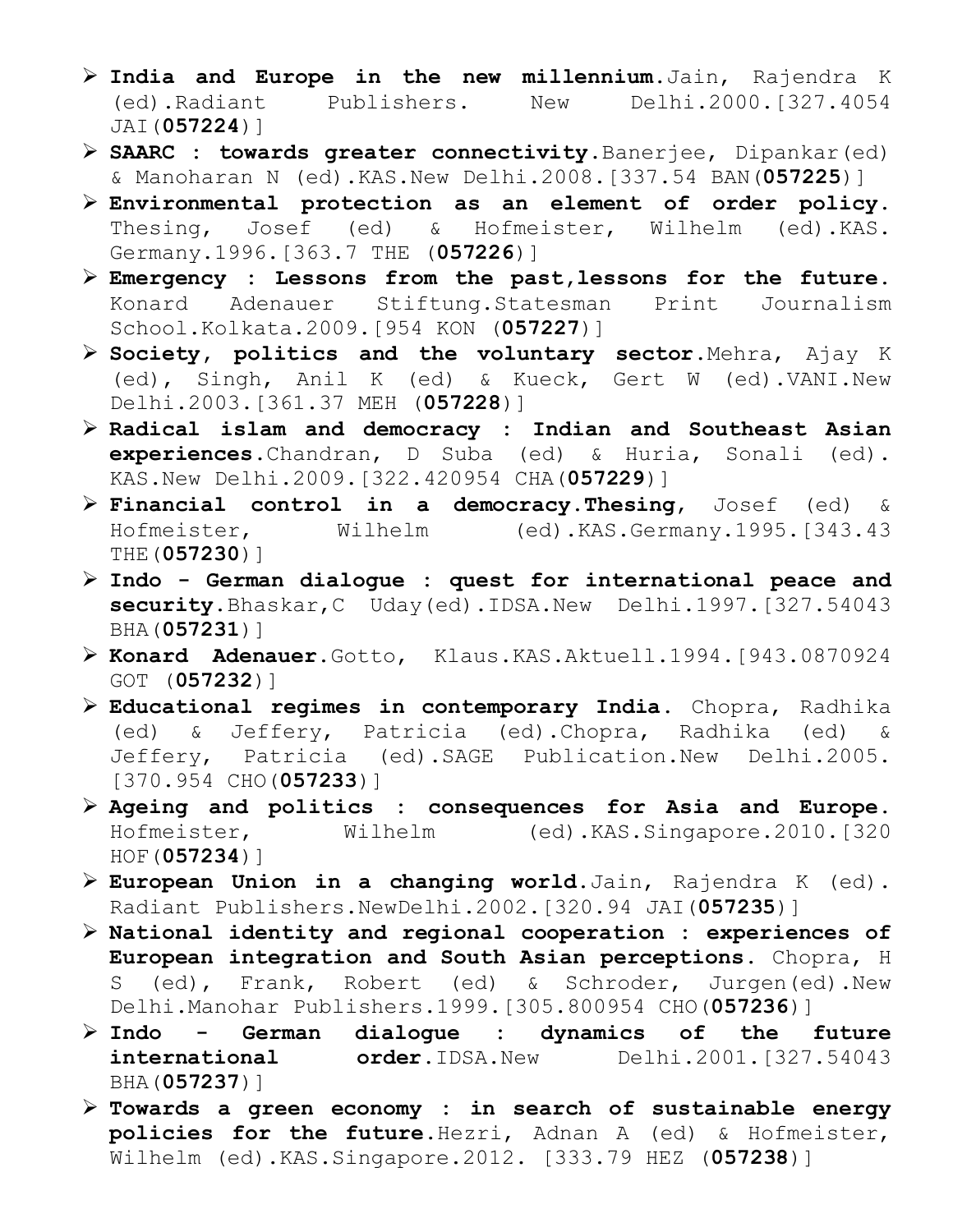- ¾ **India and Germany in a changing world.**Jain, Rajendra K (ed) & Kueck, Gert W (ed).Radiant Publishers.New Delhi 2001.[327.54043 JAI(**057239**)]
- ¾ **India and the European Union**.Wahlers, Gerhard (ed).Kas. New Delhi.2007.[327.4054 WAH(**057240**)]
- ¾ **On the forntline of climate change : international security implications**.Chellaney, Brahma & Najibullah, Heela.KAS.2007.[551.6 CHE (**057241**)]
- ¾ **Indian parliament : a comparative perspective**. Mehra, Ajay K (ed) & Kueck, Gert W (ed).Konark Publishers Pvt Ltd.New Delhi.2003.[328.54 MEH(**057242**)
- ¾ **Growth and responsibility : the positioning of emerging powers in the global governance system.**Vogt, Susanna (ed). KAS.Berlin.2009.[337 VOG(**057243**)]
- ¾ **Food security in South Asia : issues and opportunities**. ICRIER.New Delhi.2009.[363.80954 MIT (**057244**)]
- ¾ **Cold war international history studies.**Danhui, Li.Sn. Shanghai.2011.[909.825 DAN (**057245**)]
- ¾ **Vek zakona**.Khairrolloev,S.sn.Dushanbe.2008.[320.986 KHA (**057246**)]
- ¾ **Inverse gas Chromatography**.Sen, A K.DRDO.New Delhi. 2005.[543.85 SEN (**057247**)]
- ¾ **Bioactive glasses for implant applications**.Rajendran, V & Bhandari, S K.DRDO.2010.[617.9 RAJ (**057248**)]
- ¾ **Microwave remote sensing**. Calla, O P N.DRDO.New Delhi. 2009.[621.3678 CAL (**057249**)]
- ¾ **Defence against chemical and biological agents**.Sen, Ashish Kumar.DRDO.New Delhi.2009.[358.3 SEN (**057250**)]
- ¾ **High power laser directedenergy weapons : impact on defence and security**.Mallik, Amitav.DRDO.New Delhi.2012. [623.446 MAL (**057251**)]
- ¾ **Infrared detectors : materials and technology.**Sreedhar, A K & Rao, K S R Koteswara.DRDO.New Delhi.2006.[621.362 SRE (**057252**)]
- ¾ **Thin films and their applications in military and civil sectors**.Chopra, Kamal Nain & Maini, Anil Kumar.DRDO.New Delhi.2010.[621.36 CHO (**057253**)]
- ¾ **Environment in submarines.**Rao, M V R Koteswara.DRDO.New Delhi.2001.[623.825 RAO (**057254**)]
- ¾ **Defence research and development organization 1958 1982**. Shenoy, Ramdas P.DRDO.New Delhi.2006.[355.8060954 SHE (**057255**)]
- ¾ **IGMDP : integrated guided missile development programme.**  Saravanan, A (ed), Nityanand, B (ed) & Bhushan, Sudhanshu (ed).DRDO.New Delhi.2008.[623.4519 SAR (**057256**)]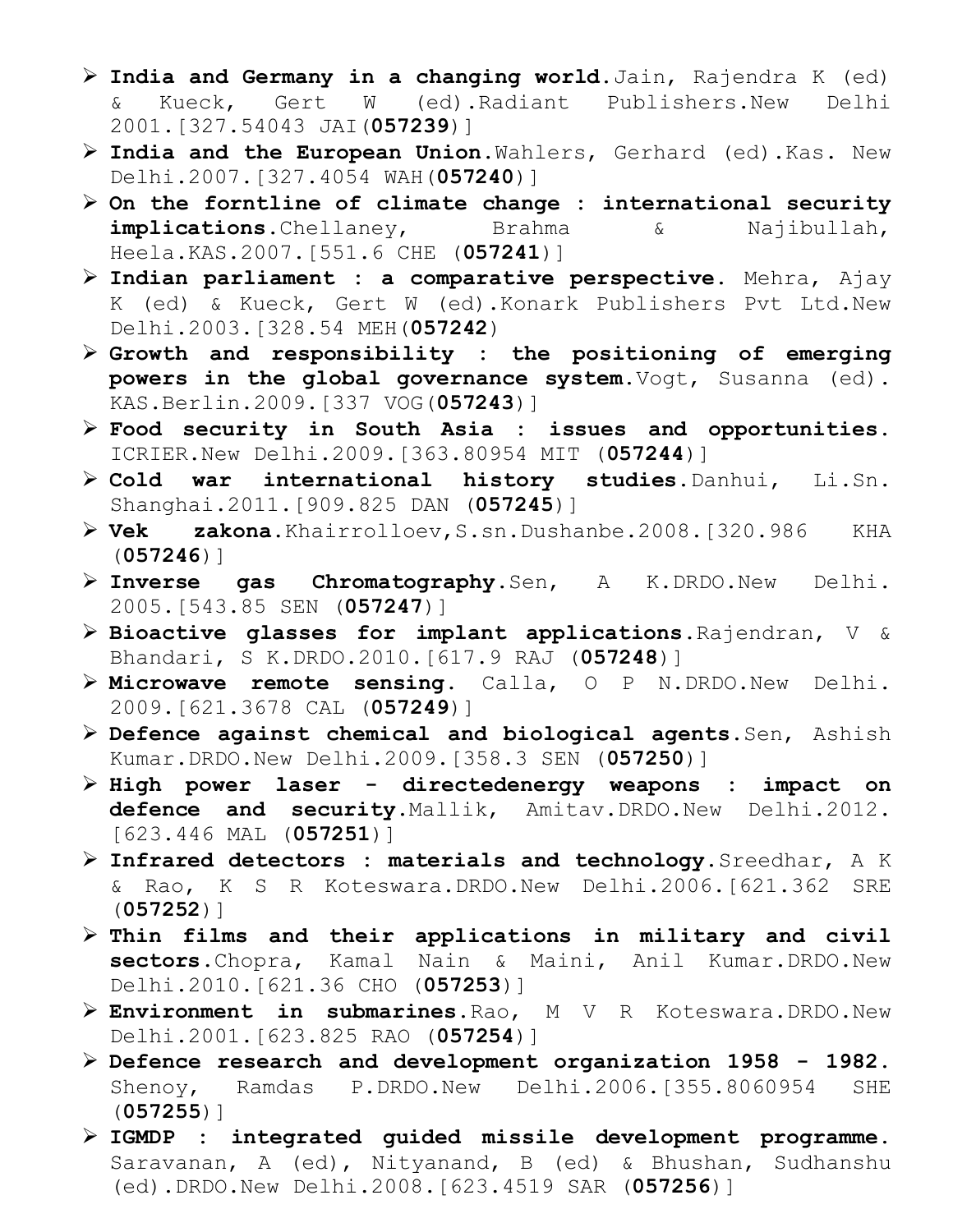- ¾ **Environmental conservation and security**.Datta, A K & Kumar, Ram.DRDO.New Delhi.2006.[363.7 DAT (**057257**)]
- ¾ **Modelling radar ECCM : a system approach**.Subramanian, A K.DRDO.New Delhi.2003.[621.3848 SUB (**057258**)]
- ¾ **Reminiscences of a defence scientist : a quest for self reliance**.Rao, V Narayana.DRDO.New Delhi.2007.[355.0092 RAO (**057259**)]
- ¾ **Acousto optic devices and their defence applications**. Joshi, J C.DRDO.New Delhi.2007.[623.043 JOS (**057260**)]
- ¾ **Proximity fuzes theory and techniques**.Arora, V K.New Delhi.DRDO.2010.[623.45194 ARO (**057261**)]
- ¾ **Military bridging**.Joshi, M R.DRDO.New Delhi 2008.[624.2 JOS (**057262**)]
- ¾ **Microwave circuits and components**.Srivastava, G P.DRDO. New Delhi.2004.[621.38412 SRI (**057263**)]
- ¾ **Solid propellant chemistry : condensed phase behaviour of ammonium perchlorate based solid propellants**.Sridhara, K & Kishore, K.DRDO.New Delhi.1999.[629.47524 SRI (**057264**)]
- ¾ **Introduction to camouflage and deception**.Rao, J V Ramana. DRDO.New Delhi.1999.[623.77 RAO (**057265**)]
- ¾ **Herbs in radiation protection**.Goel, H C.DRDO.New Delhi 2011.[633.88 GOE (**057266**)]
- ¾ **Photonics in warfare**.Rampal, V V.DRDO.New Delhi. 2002.[623.446 RAM (**057267**)]
- ¾ **Dosimetry of internal emitters in nuclear medicine and radiation protection.**Reddy, A R & Jain, S C.DRDO.New Delhi.2011.[539.77 RED (**057268**)]
- ¾ **Laser in bioscience, industry, and defence.**Mansharamani, Narain.DRDO.New Delhi.2012.[621.366 MAN (**057269**)]
- ¾ **Aerodynamic predictive methods and their validation in hypersonic flows**.Sreekanth, A K.DRDO.New Delhi.2003. [629.1323 SRE (**057270**)]
- ¾ **Indian ocean challenges : a quest for cooperative solutions.**Kaushiva, Pradeep (ed) & Singh, Abhijit (ed).KW Publishers Pvt Ltd.New Delhi.2013.[355.033054 KAU(**057271**)]
- ¾ **Pakistan in regional and global politics**.Jetly, Rajshree (ed).Routledge.New Delhi.2009.[320.95491 JET (**057272**)]
- ¾ **Indonesia rising : the repositioning of Asia's third giant.**Reid, Anthony (ed).ISEAS.Singapore.2012.[327.9598 REI(**057273**)]
- ¾ **Achieving the ASEAN economic community 2015 : challenges for member countries and businesses**. Das, Sanchita Basu (ed).ISEAS.Singapore.2012.[337.1 DAS(**057274**)]
- ¾ **Indonesia's economy since independence**.Wie, Thee Kian. ISEAS.2012.[330.959803 WIE (**057275**)]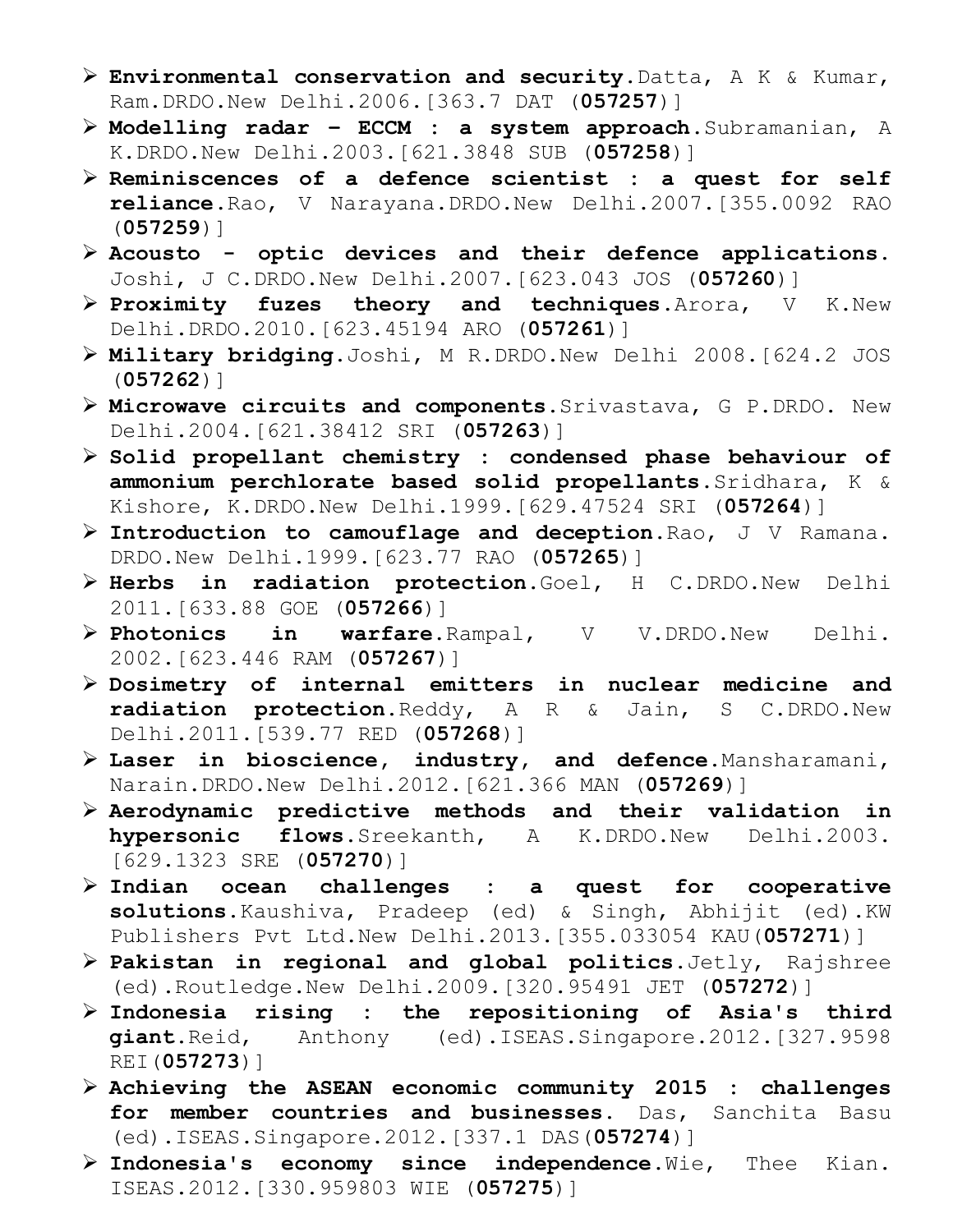- ¾ **Political authority and provincial identity in Thailand. : the making of Banharn – buri**.Nishizaki, Yoshinori.SEAP. 2011.[959.3 NIS (**057276**)]
- ¾ **Generational differences in political attitudes and political behaviour in China.**Tianjian, S H I.Singapore University Press.Singapore.1999.[320.951 TIA (**057277**)]
- ¾ **Modern defense industry : political, economic,and technological issues**.Bitzinger, Richard A(ed). Praeger Security international.California.2009.[338.47355 BIT(**057278**)]
- ¾ **Global financial warriors : the untold story of international finance in the post 9/11 world**.Taylor, John B.W W Norton and Company.New York.2007.[332.042 TAY (**057279**)]
- ¾ **Shadow world : inside the global arms trade.**Feinstein, Andrew.Farrar, Straus and Giroux.New York.2011. [382.456234 FEI (**057280**)]
- ¾ **Nuclear express : a politicalhistory of the bomb and its proliferation.**Reed, Thomas C & Stillman, Danny B. Zenth Press.Minneapolis.2009.[623.4511909 REE (**057281**)]
- ¾ **Brief history of rockerty in ISRO**.Rao, P V Manoranjan & Radhakrishnan, P.Universities Press.Hyderabad.2012. [621.43560954 RAO (**057282**)]
- ¾ **Developing democracies, counter terror laws and security. :lessons from India and Sri Lanka.**Manoharan, N & Panagoda, Dayani.Manohar Pub and Dist.New Delhi.2013.[321.801 MAN(**057283**)]
- ¾ **Making Kashmir borderless**.Mahapatra, Debidatta Aurobinda. Manohar.New Delhi.2013.[954.6 MAH (**057284**)]
- ¾ **Problems in understanding religious radicalization in South Asia : perspectives on Islam and Hinduism**.Khan, Shahab Enam.Manohar.New Delhi.2013.[363.320954KHA(**057285**)]
- ¾ **Maritime cooperation in South Asia**.Fernando, Sithara. Manohar.New Delhi.2013.[359.959 FER (**057286**)]
- ¾ **Mutual vulnerability in the Indus Basin : integrated water security as conflict transformation strategy.**Yaqoob, Asma. Manohar.New Delhi.2013.[333.916 YAQ (**057287**)]
- ¾ **SAARC 2015 : expanding horizons and forging cooperation in a resurgent Asia.**Bhargava, Kant K (ed) & Lama, Mahendra P (ed).Friedrich Ebert Stiftung.New Delhi.2007.[341.247 BHA(**057288**)]
- ¾ **African Union peace and security council : a five year appraisal.**Murithi, Tim (ed) & Lulie, Hallelujah (ed). Institute for Securities Studies.Pretoria.2012.[341.249 MUR (**057289**)]